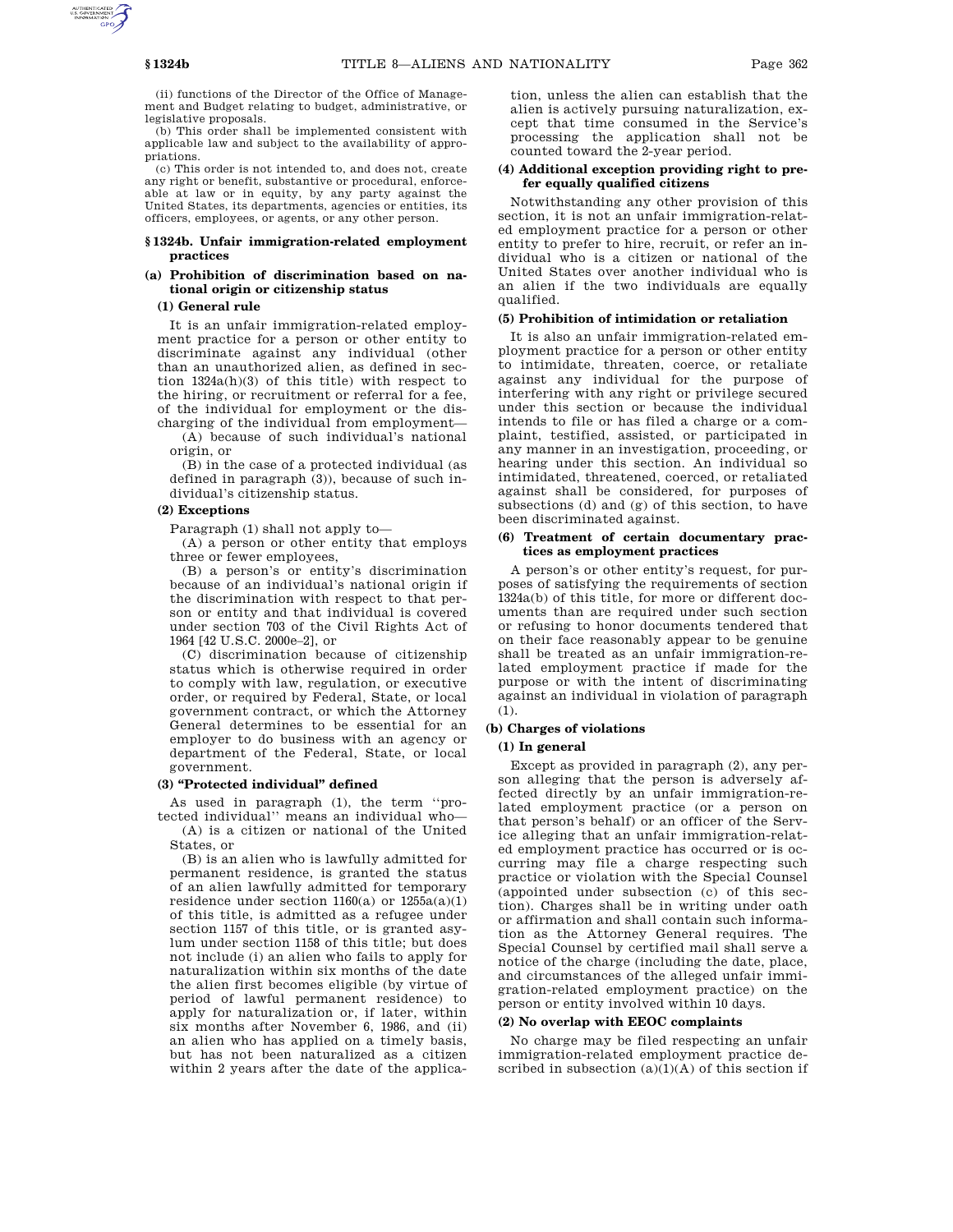a charge with respect to that practice based on the same set of facts has been filed with the Equal Employment Opportunity Commission under title VII of the Civil Rights Act of 1964 [42 U.S.C. 2000e et seq.], unless the charge is dismissed as being outside the scope of such title. No charge respecting an employment practice may be filed with the Equal Employment Opportunity Commission under such title if a charge with respect to such practice based on the same set of facts has been filed under this subsection, unless the charge is dismissed under this section as being outside the scope of this section.

### **(c) Special Counsel**

### **(1) Appointment**

The President shall appoint, by and with the advice and consent of the Senate, a Special Counsel for Immigration-Related Unfair Employment Practices (hereinafter in this section referred to as the ''Special Counsel'') within the Department of Justice to serve for a term of four years. In the case of a vacancy in the office of the Special Counsel the President may designate the officer or employee who shall act as Special Counsel during such vacancy.

#### **(2) Duties**

The Special Counsel shall be responsible for investigation of charges and issuance of complaints under this section and in respect of the prosecution of all such complaints before administrative law judges and the exercise of certain functions under subsection (j)(1) of this section.

#### **(3) Compensation**

The Special Counsel is entitled to receive compensation at a rate not to exceed the rate now or hereafter provided for grade GS–17 of the General Schedule, under section 5332 of title 5.

#### **(4) Regional offices**

The Special Counsel, in accordance with regulations of the Attorney General, shall establish such regional offices as may be necessary to carry out his duties.

### **(d) Investigation of charges**

### **(1) By Special Counsel**

The Special Counsel shall investigate each charge received and, within 120 days of the date of the receipt of the charge, determine whether or not there is reasonable cause to believe that the charge is true and whether or not to bring a complaint with respect to the charge before an administrative law judge. The Special Counsel may, on his own initiative, conduct investigations respecting unfair immigration-related employment practices and, based on such an investigation and subject to paragraph (3), file a complaint before such a judge.

#### **(2) Private actions**

If the Special Counsel, after receiving such a charge respecting an unfair immigration-related employment practice which alleges knowing and intentional discriminatory activity or a pattern or practice of discriminatory activity, has not filed a complaint before an administrative law judge with respect to such charge within such 120-day period, the Special Counsel shall notify the person making the charge of the determination not to file such a complaint during such period and the person making the charge may (subject to paragraph (3)) file a complaint directly before such a judge within 90 days after the date of receipt of the notice. The Special Counsel's failure to file such a complaint within such 120-day period shall not affect the right of the Special Counsel to investigate the charge or to bring a complaint before an administrative law judge during such 90-day period.

### **(3) Time limitations on complaints**

No complaint may be filed respecting any unfair immigration-related employment practice occurring more than 180 days prior to the date of the filing of the charge with the Special Counsel. This subparagraph shall not prevent the subsequent amending of a charge or complaint under subsection (e)(1) of this section.

# **(e) Hearings**

#### **(1) Notice**

Whenever a complaint is made that a person or entity has engaged in or is engaging in any such unfair immigration-related employment practice, an administrative law judge shall have power to issue and cause to be served upon such person or entity a copy of the complaint and a notice of hearing before the judge at a place therein fixed, not less than five days after the serving of the complaint. Any such complaint may be amended by the judge conducting the hearing, upon the motion of the party filing the complaint, in the judge's discretion at any time prior to the issuance of an order based thereon. The person or entity so complained of shall have the right to file an answer to the original or amended complaint and to appear in person or otherwise and give testimony at the place and time fixed in the complaint.

### **(2) Judges hearing cases**

Hearings on complaints under this subsection shall be considered before administrative law judges who are specially designated by the Attorney General as having special training respecting employment discrimination and, to the extent practicable, before such judges who only consider cases under this section.

### **(3) Complainant as party**

Any person filing a charge with the Special Counsel respecting an unfair immigration-related employment practice shall be considered a party to any complaint before an administrative law judge respecting such practice and any subsequent appeal respecting that complaint. In the discretion of the judge conducting the hearing, any other person may be allowed to intervene in the proceeding and to present testimony.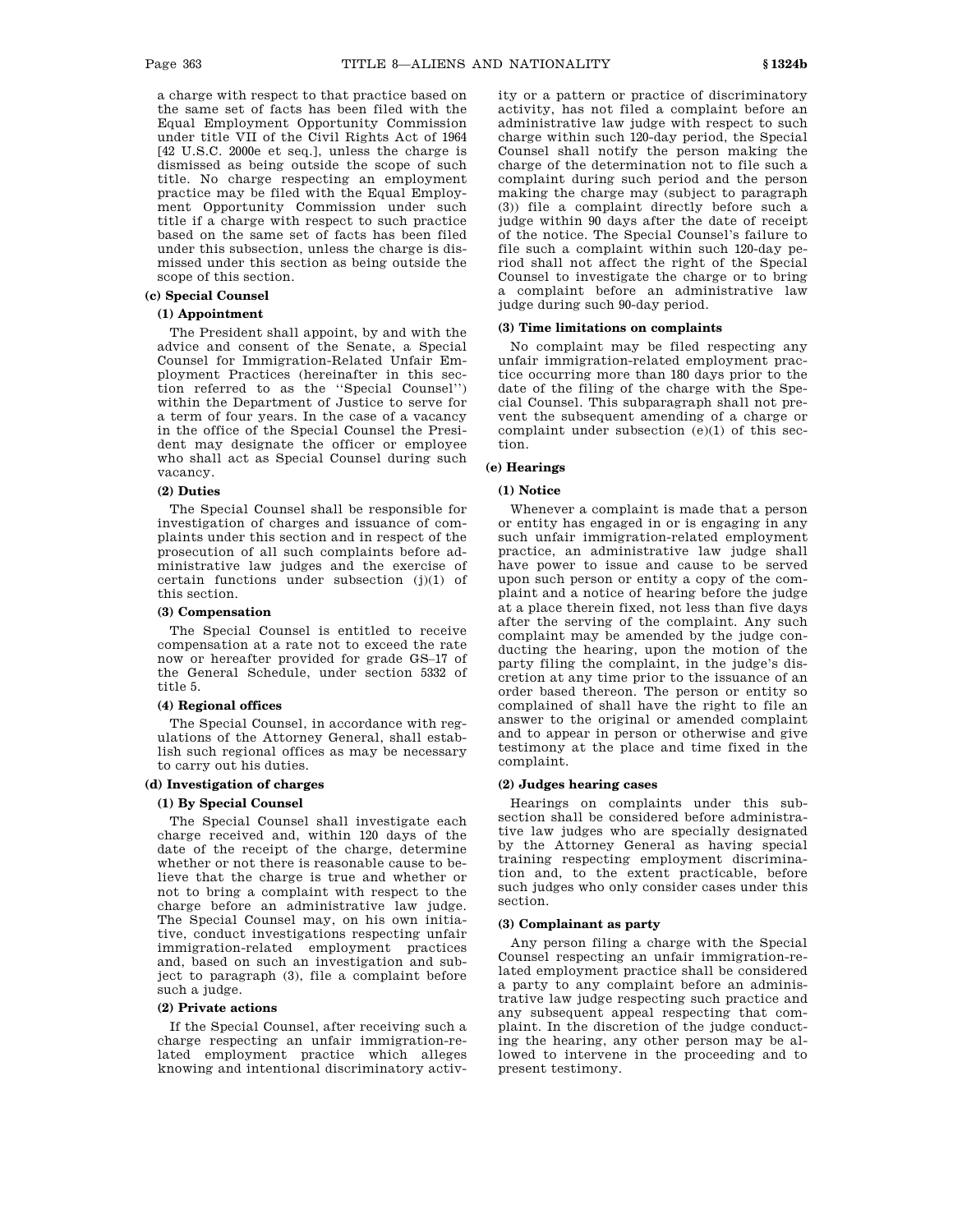# **(f) Testimony and authority of hearing officers (1) Testimony**

The testimony taken by the administrative law judge shall be reduced to writing. Thereafter, the judge, in his discretion, upon notice may provide for the taking of further testimony or hear argument.

### **(2) Authority of administrative law judges**

In conducting investigations and hearings under this subsection<sup>1</sup> and in accordance with regulations of the Attorney General, the Special Counsel and administrative law judges shall have reasonable access to examine evidence of any person or entity being investigated. The administrative law judges by subpoena may compel the attendance of witnesses and the production of evidence at any designated place or hearing. In case of contumacy or refusal to obey a subpoena lawfully issued under this paragraph and upon application of the administrative law judge, an appropriate district court of the United States may issue an order requiring compliance with such subpoena and any failure to obey such order may be punished by such court as a contempt thereof.

### **(g) Determinations**

### **(1) Order**

The administrative law judge shall issue and cause to be served on the parties to the proceeding an order, which shall be final unless appealed as provided under subsection (i) of this section.

### **(2) Orders finding violations**

## **(A) In general**

If, upon the preponderance of the evidence, an administrative law judge determines that any person or entity named in the complaint has engaged in or is engaging in any such unfair immigration-related employment practice, then the judge shall state his findings of fact and shall issue and cause to be served on such person or entity an order which requires such person or entity to cease and desist from such unfair immigration-related employment practice.

### **(B) Contents of order**

Such an order also may require the person or entity—

(i) to comply with the requirements of section 1324a(b) of this title with respect to individuals hired (or recruited or referred for employment for a fee) during a period of up to three years;

(ii) to retain for the period referred to in clause (i) and only for purposes consistent with section 1324a(b)(5) of this title, the name and address of each individual who applies, in person or in writing, for hiring for an existing position, or for recruiting or referring for a fee, for employment in the United States;

(iii) to hire individuals directly and adversely affected, with or without back pay;

(iv)(I) except as provided in subclauses (II) through (IV), to pay a civil penalty of not less than \$250 and not more than \$2,000 for each individual discriminated against,

(II) except as provided in subclauses (III) and (IV), in the case of a person or entity previously subject to a single order under this paragraph, to pay a civil penalty of not less than \$2,000 and not more than \$5,000 for each individual discriminated against,

(III) except as provided in subclause (IV), in the case of a person or entity previously subject to more than one order under this paragraph, to pay a civil penalty of not less than \$3,000 and not more than \$10,000 for each individual discriminated against, and

(IV) in the case of an unfair immigration-related employment practice described in subsection  $(a)(6)$  of this section, to pay a civil penalty of not less than \$100 and not more than \$1,000 for each individual discriminated against;

(v) to post notices to employees about their rights under this section and employers' obligations under section 1324a of this title;

(vi) to educate all personnel involved in hiring and complying with this section or section 1324a of this title about the requirements of this section or such section; (vii) to remove (in an appropriate case) a

false performance review or false warning from an employee's personnel file; and

(viii) to lift (in an appropriate case) any restrictions on an employee's assignments, work shifts, or movements.

### **(C) Limitation on back pay remedy**

In providing a remedy under subparagraph (B)(iii), back pay liability shall not accrue from a date more than two years prior to the date of the filing of a charge with the Special Counsel. Interim earnings or amounts earnable with reasonable diligence by the individual or individuals discriminated against shall operate to reduce the back pay otherwise allowable under such paragraph. No order shall require the hiring of an individual as an employee or the payment to an individual of any back pay, if the individual was refused employment for any reason other than discrimination on account of national origin or citizenship status.

#### **(D) Treatment of distinct entities**

In applying this subsection in the case of a person or entity composed of distinct, physically separate subdivisions each of which provides separately for the hiring, recruiting, or referring for employment, without reference to the practices of, and not under the control of or common control with, another subdivision, each such subdivision shall be considered a separate person or entity.

### **(3) Orders not finding violations**

If upon the preponderance of the evidence an administrative law judge determines that the person or entity named in the complaint has not engaged and is not engaging in any such unfair immigration-related employment prac-

<sup>1</sup>So in original. Probably should be ''section''.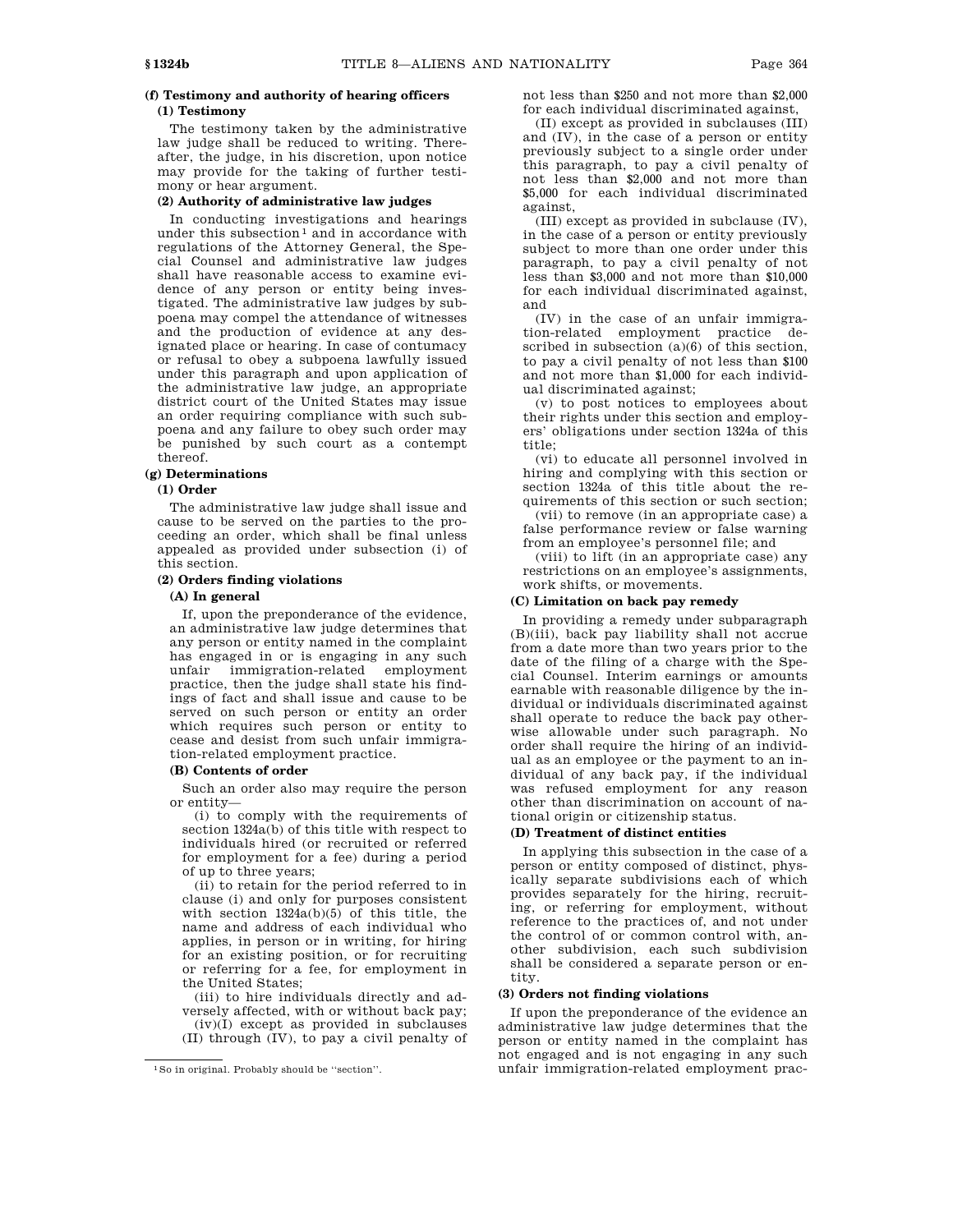tice, then the judge shall state his findings of fact and shall issue an order dismissing the complaint.

#### **(h) Awarding of attorney's fees**

In any complaint respecting an unfair immigration-related employment practice, an administrative law judge, in the judge's discretion, may allow a prevailing party, other than the United States, a reasonable attorney's fee, if the losing party's argument is without reasonable foundation in law and fact.

## **(i) Review of final orders**

## **(1) In general**

Not later than 60 days after the entry of such final order, any person aggrieved by such final order may seek a review of such order in the United States court of appeals for the circuit in which the violation is alleged to have occurred or in which the employer resides or transacts business.

## **(2) Further review**

Upon the filing of the record with the court, the jurisdiction of the court shall be exclusive and its judgment shall be final, except that the same shall be subject to review by the Supreme Court of the United States upon writ of certiorari or certification as provided in section 1254 of title 28.

### **(j) Court enforcement of administrative orders (1) In general**

If an order of the agency is not appealed under subsection  $(i)(1)$  of this section, the Special Counsel (or, if the Special Counsel fails to act, the person filing the charge) may petition the United States district court for the district in which a violation of the order is alleged to have occurred, or in which the respondent resides or transacts business, for the enforcement of the order of the administrative law judge, by filing in such court a written petition praying that such order be enforced.

### **(2) Court enforcement order**

Upon the filing of such petition, the court shall have jurisdiction to make and enter a decree enforcing the order of the administrative law judge. In such a proceeding, the order of the administrative law judge shall not be subject to review.

#### **(3) Enforcement decree in original review**

If, upon appeal of an order under subsection (i)(1) of this section, the United States court of appeals does not reverse such order, such court shall have the jurisdiction to make and enter a decree enforcing the order of the administrative law judge.

### **(4) Awarding of attorney's fees**

In any judicial proceeding under subsection (i) of this section or this subsection, the court, in its discretion, may allow a prevailing party, other than the United States, a reasonable attorney's fee as part of costs but only if the losing party's argument is without reasonable foundation in law and fact.

### **(k) Termination dates**

(1) This section shall not apply to discrimination in hiring, recruiting, or referring, or discharging of individuals occurring after the date of any termination of the provisions of section 1324a of this title, under subsection  $(l)^2$  of that section.

(2) The provisions of this section shall terminate 30 calendar days after receipt of the last report required to be transmitted under section  $1324a(j)^2$  of this title if-

(A) the Comptroller General determines, and so reports in such report that-

(i) no significant discrimination has resulted, against citizens or nationals of the United States or against any eligible workers seeking employment, from the implementation of section 1324a of this title, or

(ii) such section has created an unreasonable burden on employers hiring such workers; and

(B) there has been enacted, within such period of 30 calendar days, a joint resolution stating in substance that the Congress approves the findings of the Comptroller General contained in such report.

The provisions of subsections  $(m)$  and  $(n)^2$  of section 1324a of this title shall apply to any joint resolution under subparagraph (B) in the same manner as they apply to a joint resolution under subsection (*l*) 2 of such section.

### **(***l***) Dissemination of information concerning antidiscrimination provisions**

(1) Not later than 3 months after November 29, 1990, the Special Counsel, in cooperation with the chairman of the Equal Employment Opportunity Commission, the Secretary of Labor, and the Administrator of the Small Business Administration, shall conduct a campaign to disseminate information respecting the rights and remedies prescribed under this section and under title VII of the Civil Rights Act of 1964 [42 U.S.C. 2000e et seq.] in connection with unfair immigration-related employment practices. Such campaign shall be aimed at increasing the knowledge of employers, employees, and the general public concerning employer and employee rights, responsibilities, and remedies under this section and such title.

(2) In order to carry out the campaign under this subsection, the Special Counsel—

(A) may, to the extent deemed appropriate and subject to the availability of appropriations, contract with public and private organizations for outreach activities under the campaign, and

(B) shall consult with the Secretary of Labor, the chairman of the Equal Employment Opportunity Commission, and the heads of such other agencies as may be appropriate.

(3) There are authorized to be appropriated to carry out this subsection \$10,000,000 for each fiscal year (beginning with fiscal year 1991).

(June 27, 1952, ch. 477, title II, ch. 8, §274B, as added Pub. L. 99–603, title I, §102(a), Nov. 6, 1986, 100 Stat. 3374; amended Pub. L. 100–525, §2(b), Oct. 24, 1988, 102 Stat. 2610; Pub. L. 101–649, title V, §§531, 532(a), 533(a), 534(a), 535(a), 536(a), 537(a), 539(a), Nov. 29, 1990, 104 Stat. 5054–5056; Pub. L.

<sup>2</sup>See References in Text note below.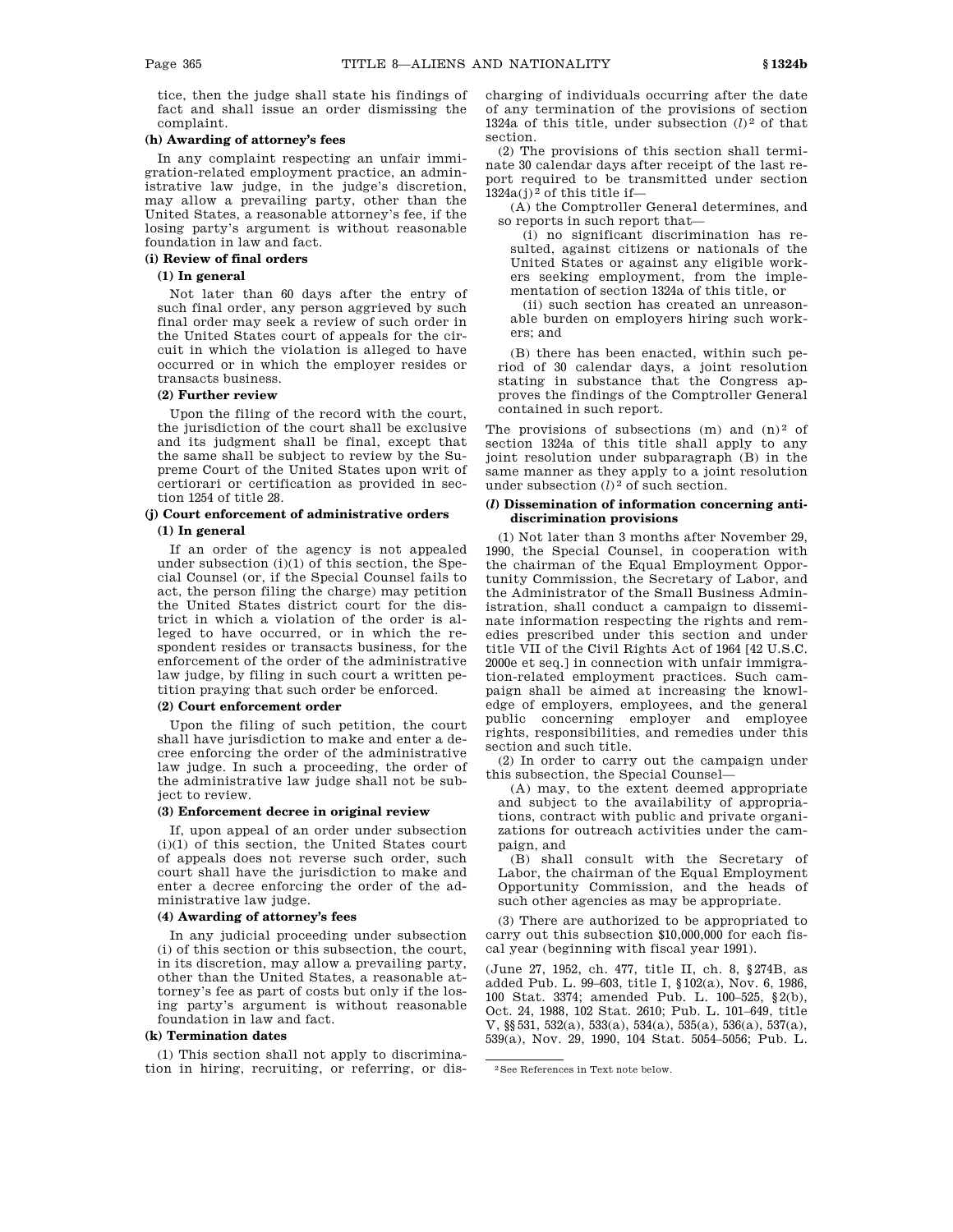102–232, title III, §306(b)(1), (3), (c)(1), Dec. 12, 1991, 105 Stat. 1752; Pub. L. 103–416, title II, §219(q), Oct. 25, 1994, 108 Stat. 4317; Pub. L. 104–208, div. C, title IV, §421(a), title VI, §671(d)(1)(B), Sept. 30, 1996, 110 Stat. 3009–670, 3009–723.)

#### REFERENCES IN TEXT

The Civil Rights Act of 1964, referred to in subsecs. (b)(2) and (*l*)(1), is Pub. L. 88–352, July 2, 1964, 78 Stat. 241, as amended. Title VII of the Civil Rights Act of 1964 is classified generally to subchapter VI (§2000e et seq.) of chapter 21 of Title 42, The Public Health and Welfare. For complete classification of this Act to the Code, see Short Title note set out under section 2000a of Title 42 and Tables.

Subsections (j), (*l*), (m), and (n) of section 1324a of this title, referred to in subsec. (k), were repealed by Pub. L. 104–208, div. C, title IV, §412(c), Sept. 30, 1996, 110 Stat. 3009–668.

#### AMENDMENTS

1996—Subsec. (a)(3)(B). Pub. L. 104–208, §671(d)(1)(B),

struck out '', 1161(a),'' after ''section 1160(a)''. Subsec. (a)(6). Pub. L. 104–208, §421(a), substituted ''A person's'' for ''For purposes of paragraph (1), a person's'' and ''if made for the purpose or with the intent of discriminating against an individual in violation of paragraph (1)'' for ''relating to the hiring of individuals''.

1994—Subsec. (g)(2)(C). Pub. L. 103–416 substituted ''the Special Counsel'' for ''an administrative law judge'' in first sentence.<br>1991—Subsec.  $(g)(2)$ 

 $(g)(2)(B)(iv)(II)$ . Pub. L. 102–232, §306(b)(1), substituted ''subclauses (III) and (IV)'' for 'subclause (IV)

Subsec.  $(g)(2)(B)(iv)(IV)$ . Pub. L. 102–232, §306(b)(3)(A), substituted a semicolon for period at end.

Subsec. (g)(2)(B)(v), (vi). Pub. L. 102–232, §306(b)(3)(B), substituted semicolons for commas at end.

Subsec. (g)(2)(B)(vii). Pub. L. 102–232, §306(b)(3)(C), (D), substituted a semicolon for comma at end and ''to remove (in an appropriate case)'' for ''to order (in an

appropriate case) the removal of''. Subsec. (g)(2)(B)(viii). Pub. L. 102–232, §306(b)(3)(E), substituted ''to lift (in an appropriate case)'' for ''to order (in an appropriate case) the lifting of''.

Subsec. (g)(2)(D). Pub. L. 102–232, §306(c)(1), substituted ''physically'' for ''physicially''.

1990—Subsec. (a)(1)(B). Pub. L. 101–649, §533(a)(1), substituted ''protected individual'' for ''citizen or intending citizen

Subsec. (a)(3). Pub. L. 101–649, §533(a)(2), (3), in heading and text substituted "protected individual" for

''citizen or intending citizen''. Subsec. (a)(3)(B). Pub. L. 101–649, §533(a)(4), substituted ''is an alien who is lawfully admitted for permanent residence, is granted the status of an alien lawfully admitted for temporary residence under section  $1160(a)$ ,  $1161(a)$ , or  $1255a(a)(1)$  of this title, is admitted as a refugee under section 1157 of this title, or is granted asylum under section 1158 of this title; but does not''

for "is an alien who—<br>"(i) is lawfully admitted for permanent residence, is granted the status of an alien lawfully admitted for temporary residence under section 1160(a), 1161(a), or  $1255a(a)(1)$  of this title, is admitted as a refugee under section 1157 of this title, or is granted asylum under section 1158 of this title, and

''(ii) evidences an intention to become a citizen of the United States through completing a declaration of intention to become a citizen;

but does not'', and in closing provisions substituted "(i)" and "(ii)" for " $(I)$ " and " $(II)$ ", respectively.

Pub. L. 101–649, §532(a), inserted reference to sections 1160(a) and 1161(a) of this title in cl. (i).

Subsec. (a)(5). Pub. L. 101–649, §534(a), added par. (5).

Subsec. (a)(6). Pub. L. 101–649, §535(a), added par. (6). Subsec. (d)(2). Pub. L. 101–649, §537(a), inserted ''the Special Counsel shall notify the person making the charge of the determination not to file such a complaint during such period and" after "120-day period," inserted ''within 90 days after the date of receipt of the notice'' before period at end, and inserted at end ''The Special Counsel's failure to file such a complaint within such 120-day period shall not affect the right of the Special Counsel to investigate the charge or to bring a complaint before an administrative law judge during such 90-day period.''

Subsec.  $(g)(2)(B)(iii)$ . Pub. L. 101–649, §539(a)(1), struck out "and" at end.

Subsec. (g)(2)(B)(iv). Pub. L. 101–649, §539(a)(2), which directed the substitution of a comma for the period at end of cl. (iv)(II), could not be executed because of the general amendment of cl. (iv) by Pub. L. 101–649,  $\bar{\S}$ 536(a), see below.

Pub. L. 101–649, §536(a), amended cl. (iv) generally. Prior to amendment, cl. (iv) read as follows:

''(I) except as provided in subclause (II), to pay a civil penalty of not more than \$1,000 for each individual discriminated against, and

''(II) in the case of a person or entity previously subject to such an order, to pay a civil penalty of not more

than \$2,000 for each individual discriminated against.'' Subsec. (g)(2)(B)(v) to (viii). Pub. L. 101-649,  $$539(a)(3)$ , added cls. (v) to (viii).

Subsec. (*l*). Pub. L. 101–649, §531, added subsec. (*l*).

1988—Subsec. (a)(1). Pub. L. 100–525, §2(b)(1), inserted reference to section 1324a(h)(3) of this title.

Subsec. (e)(3). Pub. L. 100–525, §2(b)(2), struck out ''said'' before ''proceeding''.

Subsec. (g)(2)(A). Pub. L. 100–525,  $\S$ 2(b)(3), substituted

"that" for "that that".<br>Subsec.  $(g)(2)(B)(ii)$ . Pub. L. 100–525, §2(b)(4), sub-

stituted ''1324a'' for ''1324''. Subsec. (g)(3). Pub. L. 100–525, §2(b)(5), substituted 'engaged and'' for "engaged or"

Subsec. (h). Pub. L. 100–525, §2(b)(6), substituted ''attorney's'' for ''attorneys''' in heading.

#### EFFECTIVE DATE OF 1996 AMENDMENT

Section 421(b) of div. C of Pub. L. 104–208 provided that: ''The amendments made by subsection (a) [amending this section] shall apply to requests made on or after the date of the enactment of this Act [Sept. 30, 1996].''

#### EFFECTIVE DATE OF 1994 AMENDMENT

Amendment by Pub. L. 103–416 effective as if included in the enactment of the Immigration Act of 1990, Pub. L. 101–649, see section 219(dd) of Pub. L. 103–416, set out as a note under section 1101 of this title.

#### EFFECTIVE DATE OF 1991 AMENDMENT

Amendment by Pub. L. 102–232 effective as if included in the enactment of the Immigration Act of 1990, Pub. L. 101–649, see section 310(1) of Pub. L. 102–232, set out as a note under section 1101 of this title.

#### EFFECTIVE DATE OF 1990 AMENDMENT

Section 532(b) of Pub. L. 101–649 provided that: ''The amendment made by subsection (a) [amending this section] shall apply to actions occurring on or after the date of the enactment of this Act [Nov. 29, 1990].''

Section 533(b) of Pub. L. 101–649 provided that: ''The amendments made by subsection (a) [amending this section] shall apply to unfair immigration-related employment practices occurring before, on, or after the date of the enactment of this Act [Nov. 29, 1990].''

Section 534(b) of Pub. L. 101–649 provided that: ''The amendment made by subsection (a) [amending this section] shall apply to actions occurring on or after the date of the enactment of this Act [Nov. 29, 1990].''

Section 535(b) of Pub. L. 101–649 provided that: ''The amendment made by subsection (a) [amending this section] shall take effect on the date of the enactment of this Act [Nov. 29, 1990], but shall apply to actions occurring on or after such date.''

Section 536(b) of Pub. L. 101–649 provided that: ''The amendments made by this section [amending this sec-